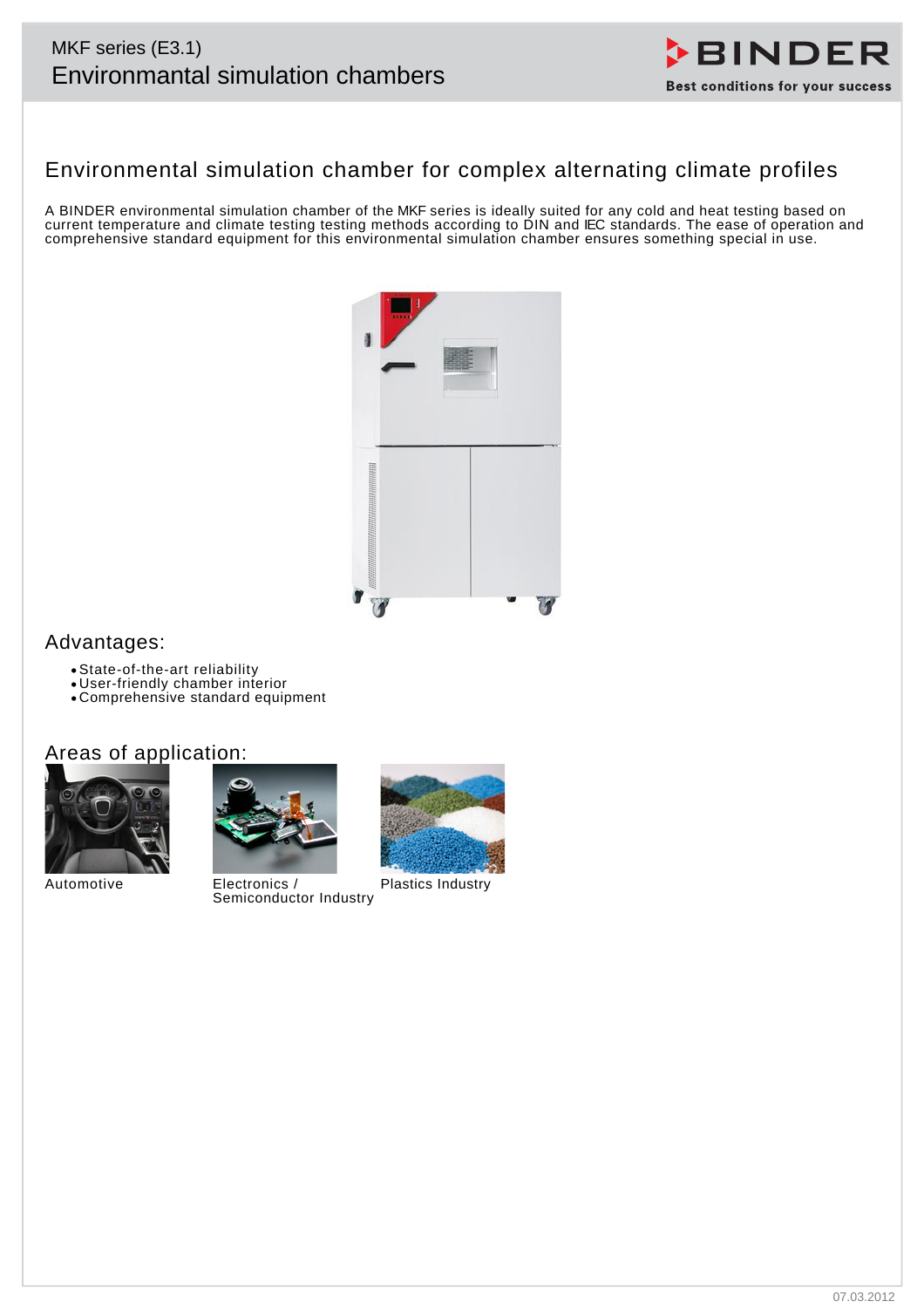

| <b>Features</b><br>APT.line <sup>™</sup> climate<br>technology<br>Humidification system | <b>Customer benefits</b><br>• Same test conditions throughout<br>the chamber interior<br>• Independent of specimen size and | <b>Characteristics</b>                                                                                                                                                                                                                                                                                                          |
|-----------------------------------------------------------------------------------------|-----------------------------------------------------------------------------------------------------------------------------|---------------------------------------------------------------------------------------------------------------------------------------------------------------------------------------------------------------------------------------------------------------------------------------------------------------------------------|
|                                                                                         |                                                                                                                             |                                                                                                                                                                                                                                                                                                                                 |
|                                                                                         |                                                                                                                             |                                                                                                                                                                                                                                                                                                                                 |
|                                                                                         | quantity                                                                                                                    | APT.line™<br>· Uniform circulation even under full load<br>• Homogeneous climate conditions<br>throughout test specimens                                                                                                                                                                                                        |
| and water supply                                                                        | • Minimal maintenance<br>requirements<br>• Simple, clean handling<br>• Flexible water management<br>• Fast response times   | Vapor pressure humidification<br>• Drift-free, capacitive humidity sensor for<br>very accurately measured values<br>• External water supply via tap or tank<br>. Water treatment with BINDER PURE<br><b>AQUA SERVICE</b><br>• Sewage pump for discharges up to 1 m in<br>height                                                 |
| Standard equipment                                                                      | • Very good price/performance ratio                                                                                         | Well equipped<br>• Capacitive humidity sensor<br>• Heated viewing window<br>• LED illumination<br>. Rugged chassis with rollers from 115<br>liters<br>• Ethernet interface                                                                                                                                                      |
| Unit design                                                                             | • Minimum space requirements<br>• Convenient, safe access<br>• Easy assembly                                                | Good use of space<br>. Optimal ratio of usable space and<br>footprint<br>. All operator controls accessible from the<br>front<br>• Wide construction                                                                                                                                                                            |
| Production                                                                              | • Reliable devices with long service<br>lives<br>• Short delivery times                                                     | • Premium quality made in Germany<br>· Highly automated series production<br>$(20,000$ units per year)<br>. High-quality materials, state-of-the-art<br>production technology                                                                                                                                                   |
| <b>Accessories and Services</b>                                                         | • Complete system from one source                                                                                           | Comprehensive product portfolio<br>• Additional production lines with drying<br>and vacuum chambers<br>• Control and documentation software<br>APT-COM™<br>• BINDER Data Logger Kits<br>. Water treatment with BINDER PURE AQUA<br><b>SERVICE</b><br>• Years of proven and recognized validation<br>and documentation materials |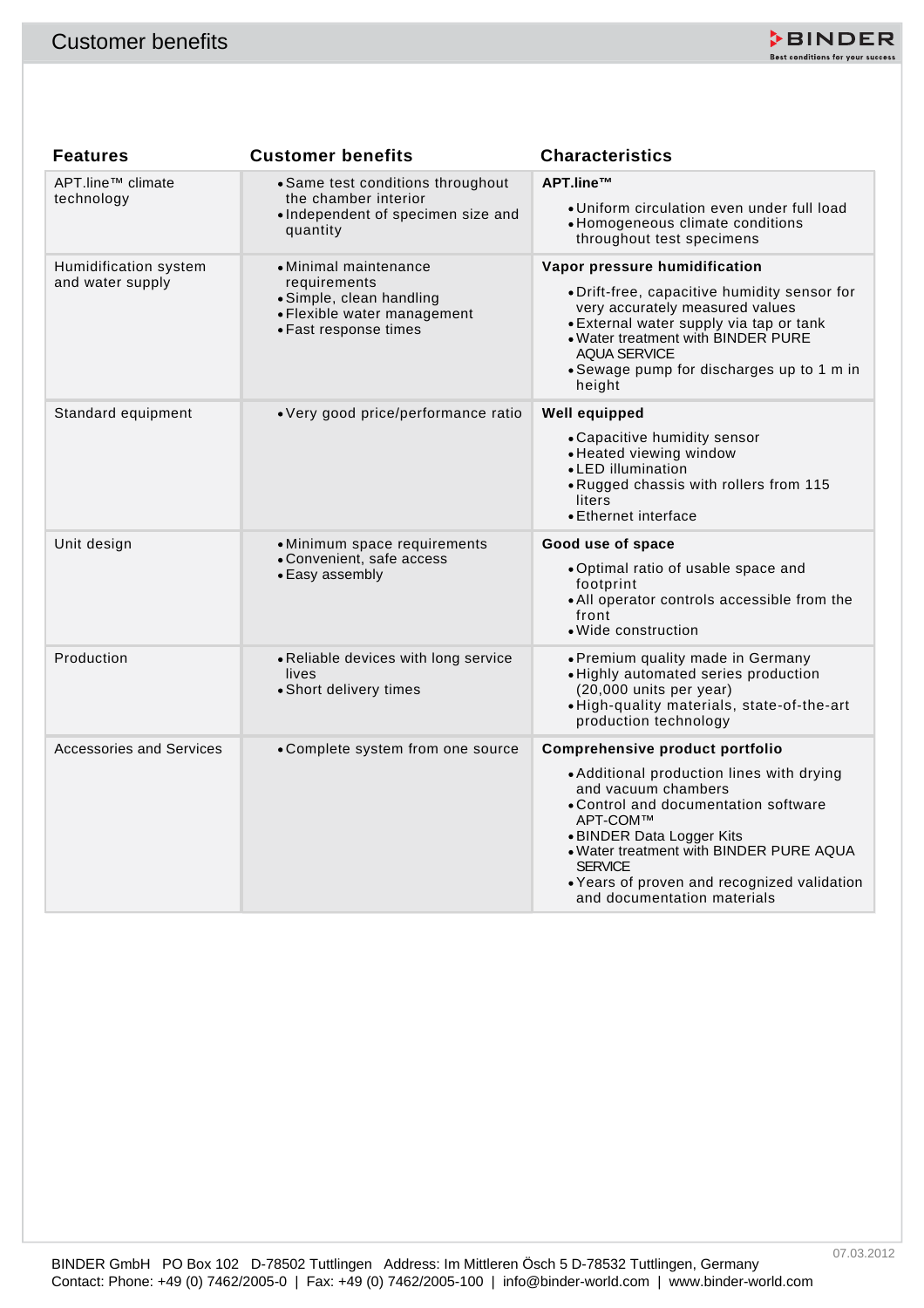

- Electronically controlled APT.line™ preheating chamber assuring temperature accuracy and reproducible results
- Temperature range without humidity: -40 °C to 180 °C
- Temperature range with humidity: 10 °C to 95 °C
- Humidity range 10 % to 98 % RH
- MCS controller with 25 storable programs of 100 sections each for a maximum of 500 program segments
- User-friendly LCD screen
- Integrated electronic chart recorder
- Variety of options for the graphic display of process parameters
- Real-time clock
- **Contact: Phone: +49** (Contract: Phone: +49 (Contact: Phone: +49 (Contact: Phone: +49 (Contact: Phone: +49 (Contact: Phone: +49 (Contact: Phone: +49 (Contact: Phone: +49 (Contact: Phone: +49 (Contact: Phone: +49 (Contact: Electronically controlled humidification and dehumidification system with capacitive humidity sensor and vapor pressure humidification
	- Integrated water storage tank
	- Heated viewing window with interior illumination
	- Programmable condensation protection for test material
	- Adjustable ramp function via program editor
	- 230 V power socket on the right-side operating panel
	- Independent adjustable temperature safety device Class 2 (DIN 12880) with visual and audible temperature alarm
	- 4 potential-free relay outputs that can be activated via MCS controller
	- Ethernet interface for use with optional GMP/GLP and FDA guideline 21 CFR Part 11 compliant APT-COM™ DataControlSystem software
	- BINDER Communication software APT-COM™ 3 Basic Edition
	- Access port Ø 50 mm, left side
	- 4 castors (2 with brakes)
	- Stainless steel rack included
	- BINDER test confirmation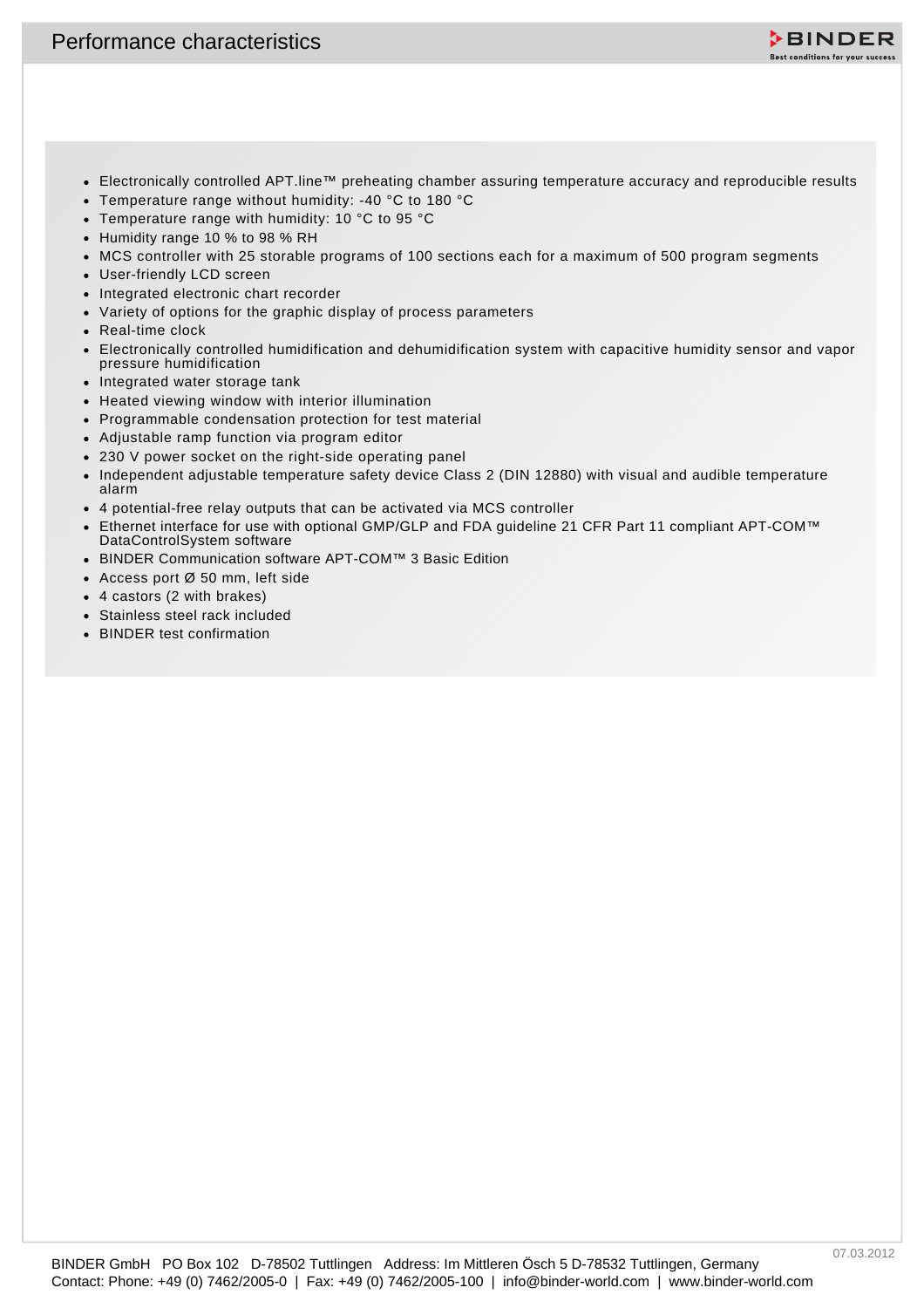

#### **MKF 115 (E3.1)**

| MKF 115 (E3.1)                                   |               | Temperature-humidity chart                                    |
|--------------------------------------------------|---------------|---------------------------------------------------------------|
| <b>Exterior dimensions</b>                       |               | нимфу%ян<br>1888<br>90 <sup>°</sup>                           |
| Width (mm)                                       | 1000          | 80<br>70                                                      |
| Height (incl. castors) (mm)                      | 1725          | 60<br>A<br>50                                                 |
| Depth (incl. cable and door handle) (mm)         | 915           | 40<br>30 <sup>°</sup>                                         |
| Wall clearance rear (mm)                         | 300           | 20 <sup>1</sup><br>10                                         |
| Wall clearance side (mm)                         | 200           | ä<br>8<br>s<br>8<br>怠<br>8<br>. 2<br>8<br>8<br>Temperature °C |
| Viewing window width (mm)                        | 288           |                                                               |
| Viewing window height (mm)                       | 222           | A: Standard Climate range / B:<br>Discontinuous range         |
| Number of doors (ea.)                            | $\mathbf{1}$  | Heating up and cooling down<br>rate                           |
|                                                  |               | $T/C$ $\triangle$<br>200                                      |
| Interior dimensions                              |               | 160<br>120                                                    |
| Width (mm)                                       | 600           | 80<br><b>MKF115</b><br>40<br>E 3.1<br>$\circ$                 |
| Height (mm)                                      | 480           | $-40$<br>$-80$                                                |
| Depth (mm)                                       | 400           | O.<br>5 5 8 5 5 5 5<br>흙<br>S<br>Vmin                         |
| Interior volume (I)                              | 115           | T/"C <b>A</b><br>200                                          |
| Racks (number standard/max.)                     | 1/4           | 160<br>120                                                    |
| Load per shelf (kg)                              | 30            | 80<br><b>MKF115</b><br>40<br>E 3.1                            |
| Permitted total load (kg)                        | 60            | $\circ$<br>$-40$                                              |
| Weight (empty) (kg)                              | 280           | $-80$<br>588588388<br>Vmin<br>ğ                               |
| Temperature data                                 |               | <b>Heat compensation</b>                                      |
| Temperature range (°C)                           | $-40 - 180$   | 60                                                            |
| Temperature fluctuation $(\pm K)$                | $0,1 - 0,6$   | 50<br>40                                                      |
| Temperature variation $(\pm K)$                  | $0, 1 - 1, 3$ | 30<br>20<br>10                                                |
| Mean warm-up rate acc. to IEC 60068-3-5 (K/min.) | 5,5           | <b>MKF115</b><br>$-10$<br>E3.1<br>$-20$                       |
| Mean cooling rate acc. to IEC 60068-3-5 (K/min.) | 4,5           | $-30$<br>$-50$                                                |
| Max. heat compensation up to 25 °C (kW)          | 2,5           |                                                               |
| Climate data                                     |               |                                                               |
| Temperature range (°C)                           | $10 - 95$     |                                                               |
| Temperature fluctuation $(\pm K)$                | $0, 1 - 1, 3$ |                                                               |
| Humidity range (% RH)                            | $10 - 98$     |                                                               |
| Humidity fluctuation $(\pm \% RH)$               | 2, 5          |                                                               |
| Dew point temperature range (°C)                 | $5 - 94$      |                                                               |
| Max. heat compensation to 25 °C / 90% RH (kW)    | 0,4           |                                                               |

| Interior dimensions          |     |
|------------------------------|-----|
| Width (mm)                   | 600 |
| Height (mm)                  | 480 |
| Depth (mm)                   | 400 |
| Interior volume (I)          | 115 |
| Racks (number standard/max.) | 1/4 |
| Load per shelf (kg)          | 30  |
| Permitted total load (kg)    | 60  |
| Weight (empty) (kg)          | 280 |

| Temperature data                                   |             |
|----------------------------------------------------|-------------|
| Temperature range (°C)                             | $-40 - 180$ |
| Temperature fluctuation $(\pm K)$                  | $0.1 - 0.6$ |
| Temperature variation $(\pm K)$                    | $0,1 - 1,3$ |
| Mean warm-up rate acc. to IEC 60068-3-5 $(K/min.)$ | 5,5         |
| Mean cooling rate acc. to IEC 60068-3-5 (K/min.)   | 4,5         |
| Max. heat compensation up to 25 $^{\circ}$ C (kW)  | 2.5         |

| Climate data                                  |             |
|-----------------------------------------------|-------------|
| Temperature range (°C)                        | $10 - 95$   |
| Temperature fluctuation $(\pm K)$             | $0,1 - 1,3$ |
| Humidity range (% RH)                         | $10 - 98$   |
| Humidity fluctuation $(\pm \% RH)$            | 2,5         |
| Dew point temperature range (°C)              | $5 - 94$    |
| Max. heat compensation to 25 °C / 90% RH (kW) | 0,4         |

#### **Temperature-humidity chart**



#### **Heating up and cooling down rate**



#### **Heat compensation**

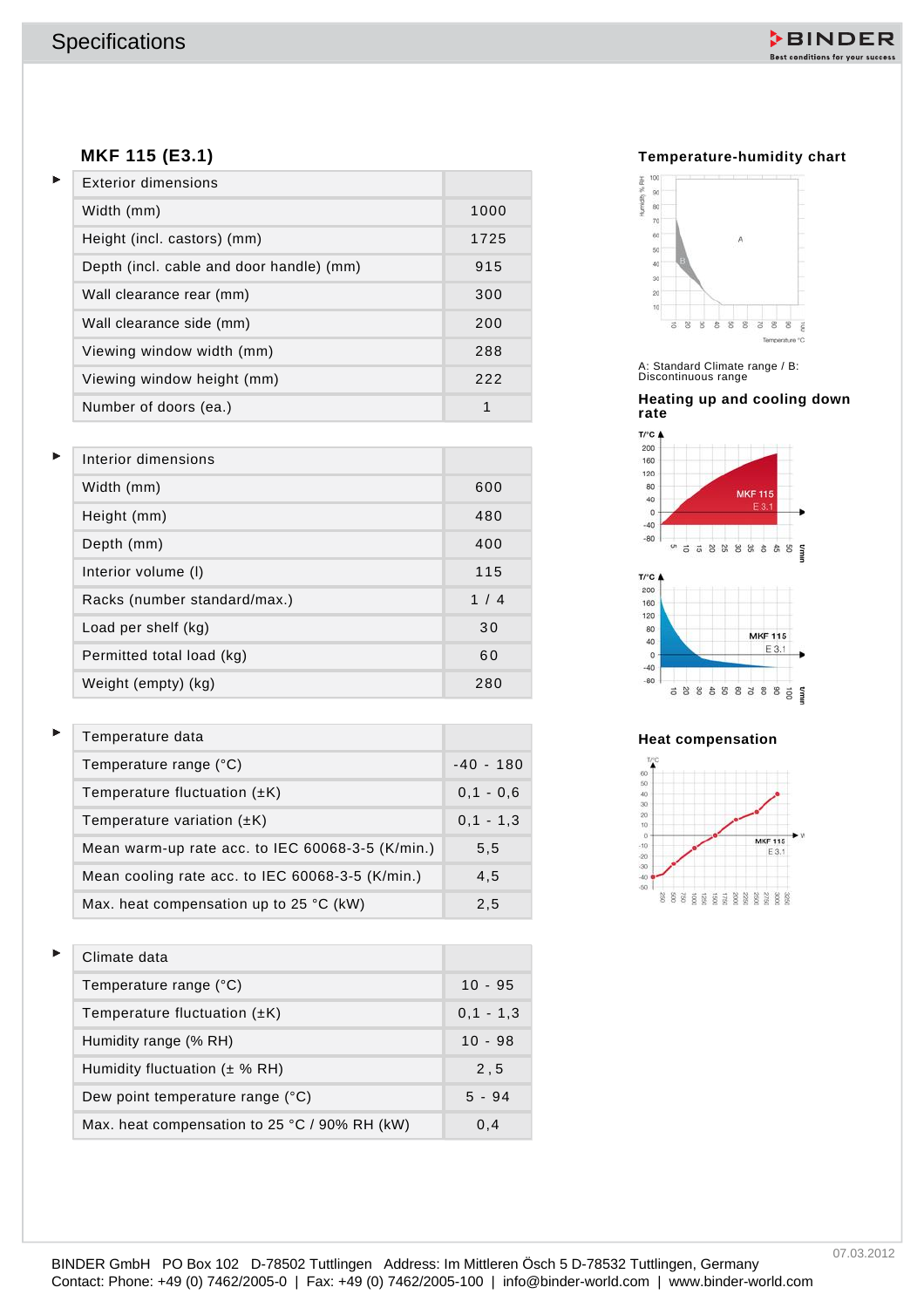

## **MKF 115 (E3.1)**

|   | <b>Specifications</b>                                                                                                                                                                                                 |              |  | <b>DBINDER</b><br>Best conditions for your success |
|---|-----------------------------------------------------------------------------------------------------------------------------------------------------------------------------------------------------------------------|--------------|--|----------------------------------------------------|
|   | MKF 115 (E3.1)                                                                                                                                                                                                        |              |  |                                                    |
| Þ | <b>Electrical data</b>                                                                                                                                                                                                |              |  |                                                    |
|   | IP protection class acc. to EN 60529                                                                                                                                                                                  | <b>IP 20</b> |  |                                                    |
|   | Voltage (± 10%) 50 Hz (V)                                                                                                                                                                                             | 400 V 3N~    |  |                                                    |
|   | Nominal power (kW)                                                                                                                                                                                                    | 4,5          |  |                                                    |
|   | Energy consumption 25 °C / 60 % RH (Wh/h) 1)                                                                                                                                                                          | 1250         |  |                                                    |
|   | Noise level approx. (dB (A))                                                                                                                                                                                          | 62           |  |                                                    |
|   | ypical average values for series devices. We reserve the right to alter technical specifications at any time.                                                                                                         |              |  |                                                    |
|   |                                                                                                                                                                                                                       |              |  |                                                    |
|   | BINDER GmbH PO Box 102 D-78502 Tuttlingen Address: Im Mittleren Ösch 5 D-78532 Tuttlingen, Germany<br>Contact: Phone: +49 (0) 7462/2005-0   Fax: +49 (0) 7462/2005-100   info@binder-world.com   www.binder-world.com |              |  | 07.03.2012                                         |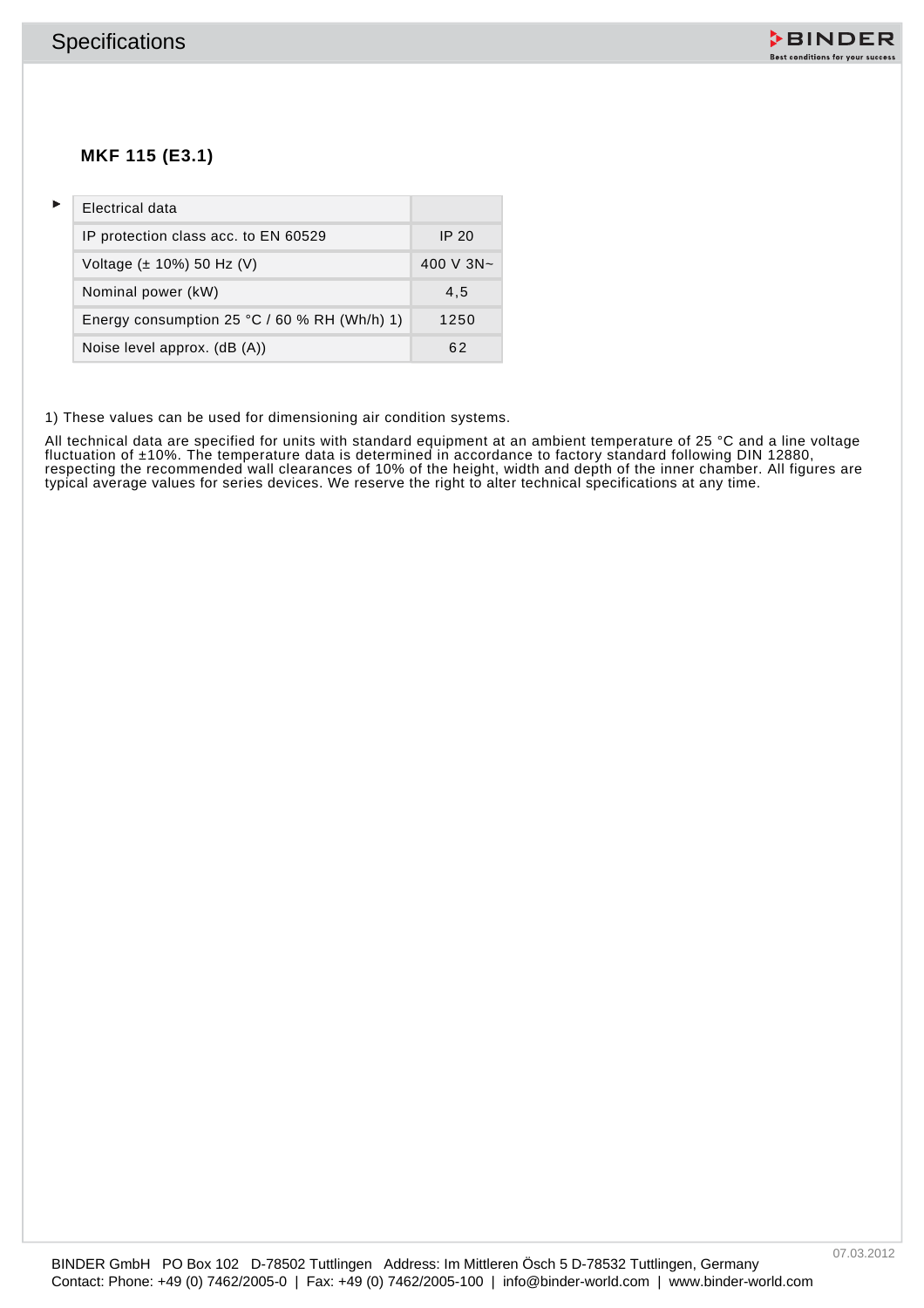





#### **BINDER PURE AQUA SERVICE**

Contact: Phone: +49 (2) 7462-2005-0 | Fax: +49 (2) 7462-2005-0 | info@binder-world.com | info@binder-world.com | info@binder-world.com | info@binder-world.com | info@binder-world.com | info@binder-world.com | info@binder-w This convenient and flexible water treatment system extends maintenance intervals and is easily implemented independent of water quality. The specific advantage: Point-of-use system with water quality display and replaceable filter cartridge.



#### **Notch-type access port in door**

Provides easy connection of cables to test specimens and facilitates loading and unloading of the chamber. Doors have access ports measuring 100 x 35 mm, which can be sealed with the included silicone plugs.



**Temperature measurement of the specimen**

Additional measuring channel for digital display of specimen temperature, with flexible PT 100 temperature sensor. Measuring data recorded through device interface.



#### **BINDER Data Logger Kits**

The new BINDER Data Logger Kits – Makes independent recording of temperature and humidity data in the BINDER device possible. The tailored product solution contains helpful accessories: from mounting the logger to the BINDER device to cable access assistance to the sensor mount.



#### **Reinforced racks**

To ensure safe and stable storage of heavy test specimens.